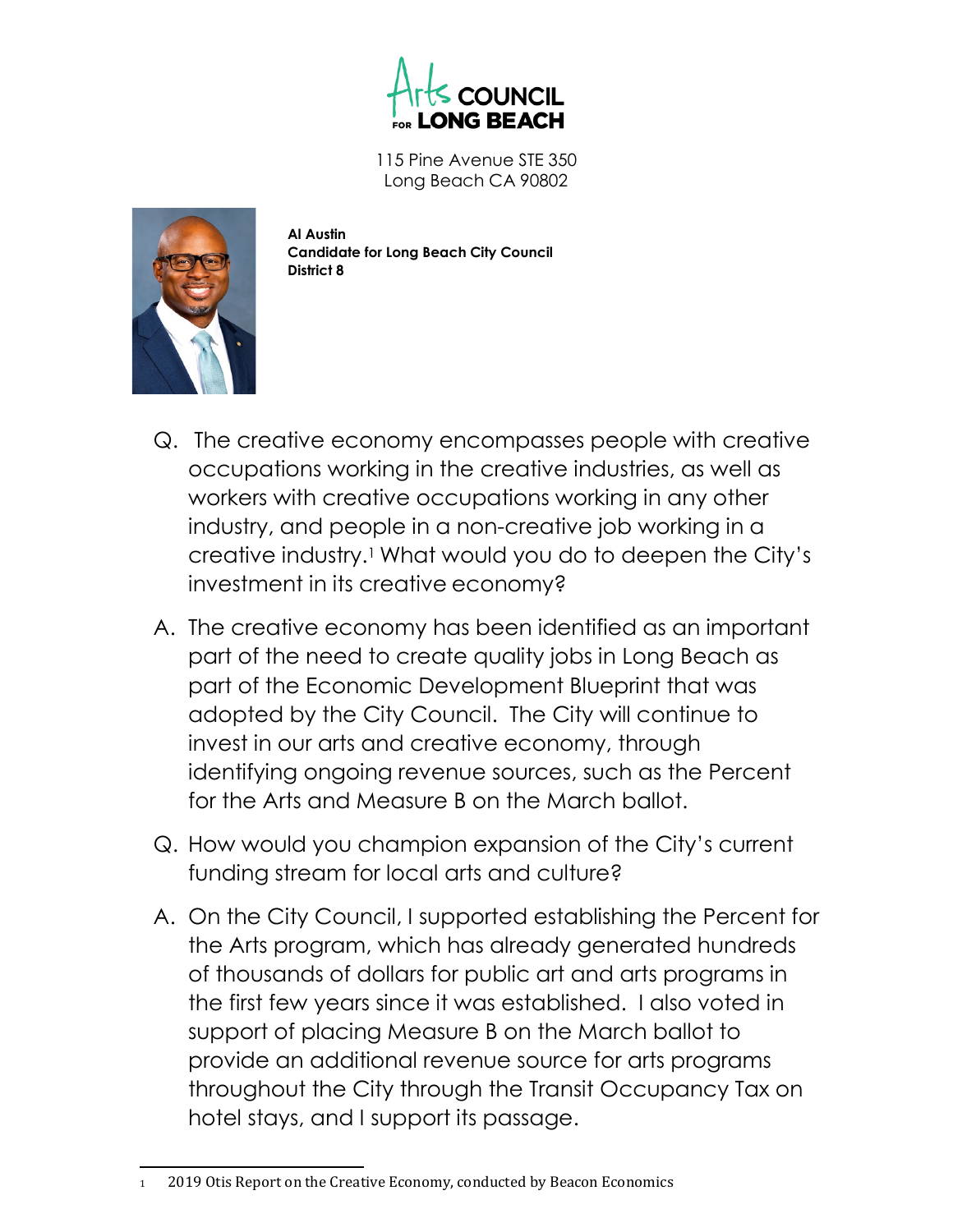

115 Pine Avenue STE 350 Long Beach CA 90802

- Q. Ballot Measure B would increase the City's "hotel room tax" by 1% to support arts education in Long Beach schools; provide resources for Long Beach arts and cultural institutions; and pay for critical repairs and upgrades to the Convention Center. What are your views on this measure?
- A. I voted to put Measure B on the March ballot for voters to provide an ongoing revenue source for arts programs and education, as well as to make needed investments in the Long Beach Convention Center. This funding will come from a 1% increase in the Transit Occupancy Tax (TOT) which is charged on hotel room stays, and keeps Long Beach competitive with other Southern California convention and tourist destinations. I support its passage by the voters.
- Q. How can the City increase representation, diversity and access to the arts for all?
- A. The City can continue to increase access to the arts for all by partnering with organizations such as the Arts Council to identify funding for grants and other support to artists and organizations that represent all of Long Beach. I have worked to engage students in schools throughout the Eighth District in the arts, whether it is helping to paint a mural near their school, or accessing free opportunities to experience music and theater performances.